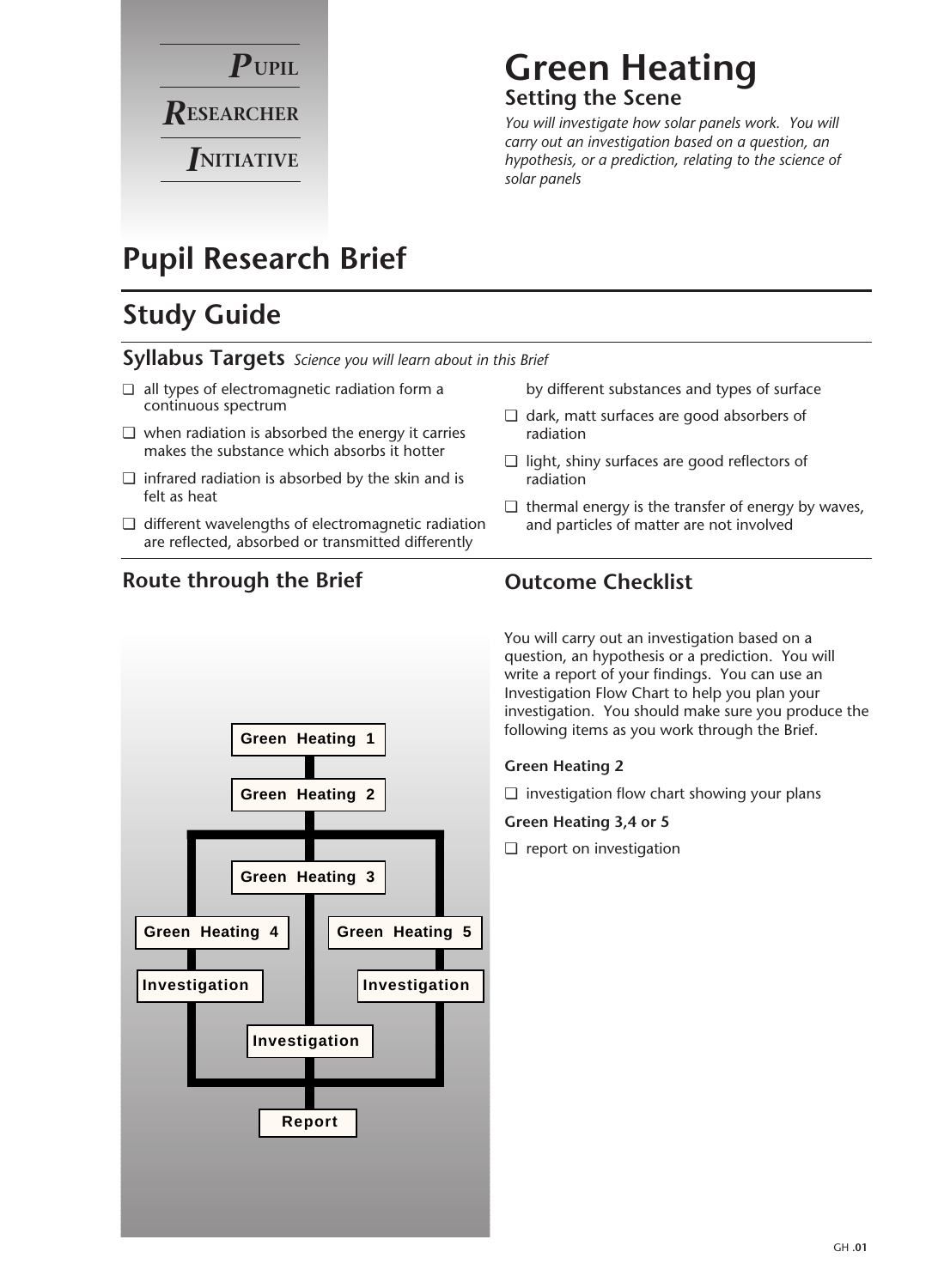## **GREEN HEATING 1**

Energy from the Sun can be harnessed and used productively for domestic and industrial purposes. Two of the most common ways of 'collecting' the Sun's energy are using solar panels (which produce hot water) and photovoltaic cells (which produce electricity). Scientists are researching into ways of combining solar panels with photovoltaic cells in the same device in order to use the Sun's energy even more efficiently. However, in this PRB you will concentrate on solar panels



Figure 1. How a solar panel works

Energy reaching the Earth from the Sun can be transferred by solar panels to heat water moving around inside them. This solar energy is called infrared radiation. Radiation arriving at the outer surface is absorbed by the panel. The energy is used to heat water sealed in the solar panel unit. The energy from this water is transferred to the domestic hot water system via the heat exchanger. This hot water is used for houses, hospitals, offices or factories. The more of the Sun's energy that can be transferred to the water, the better the solar panel is. We say it is more efficient.

If we know how to make solar panels more efficient we can reduce the amount of energy which comes from burning fossil fuels. Coal, oil and natural gas are fossil fuels.

Read the sheet Green Heating 2 This tells you how scientists begin thinking about doing scientific investigations.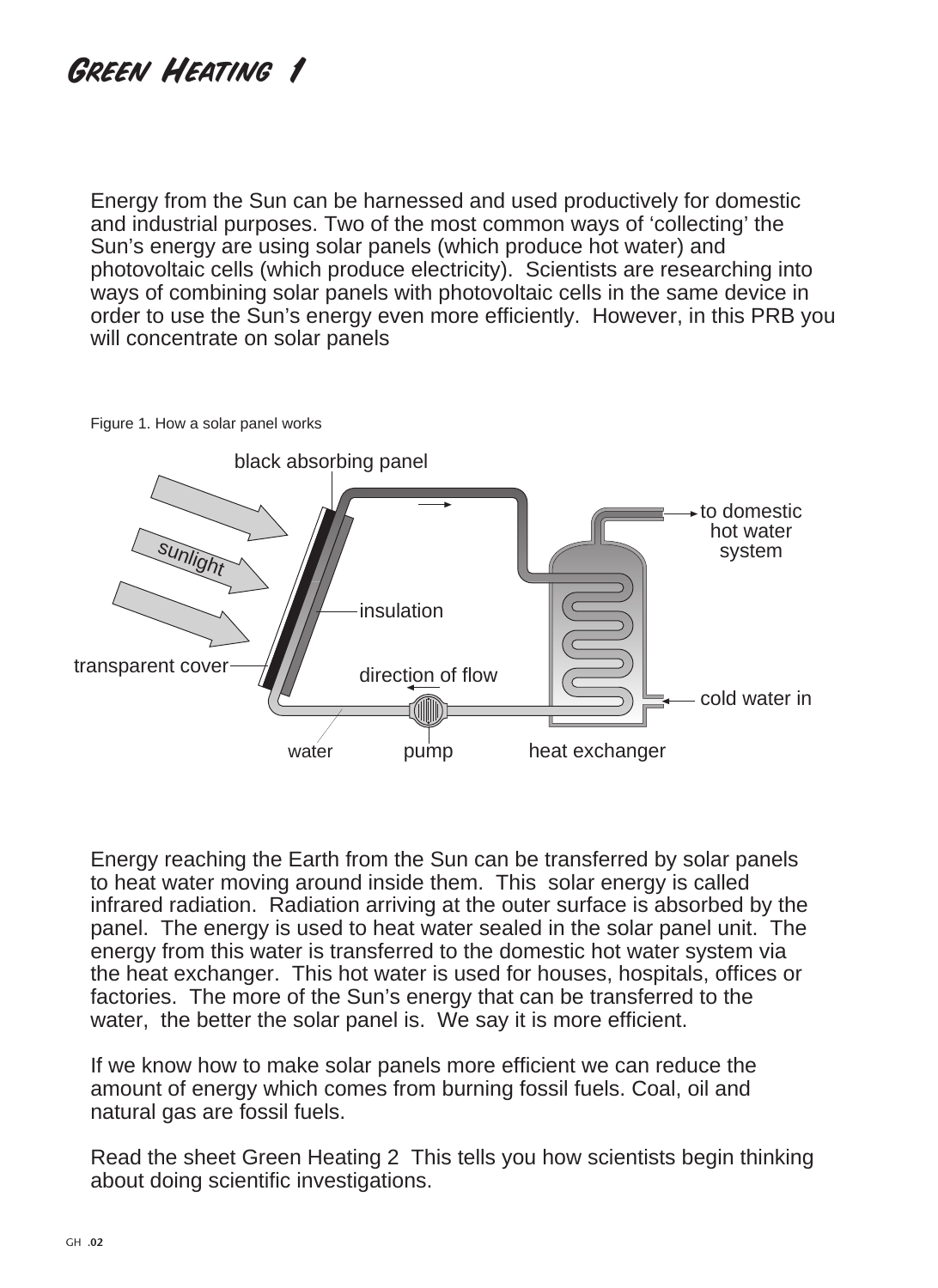## **GREEN HEATING 2**

Scientists do experiments and investigations. They use their knowledge to think of new ideas that they can test. The ideas could lead to new knowledge about the subject they are investigating.

# **Steps in an investigation**

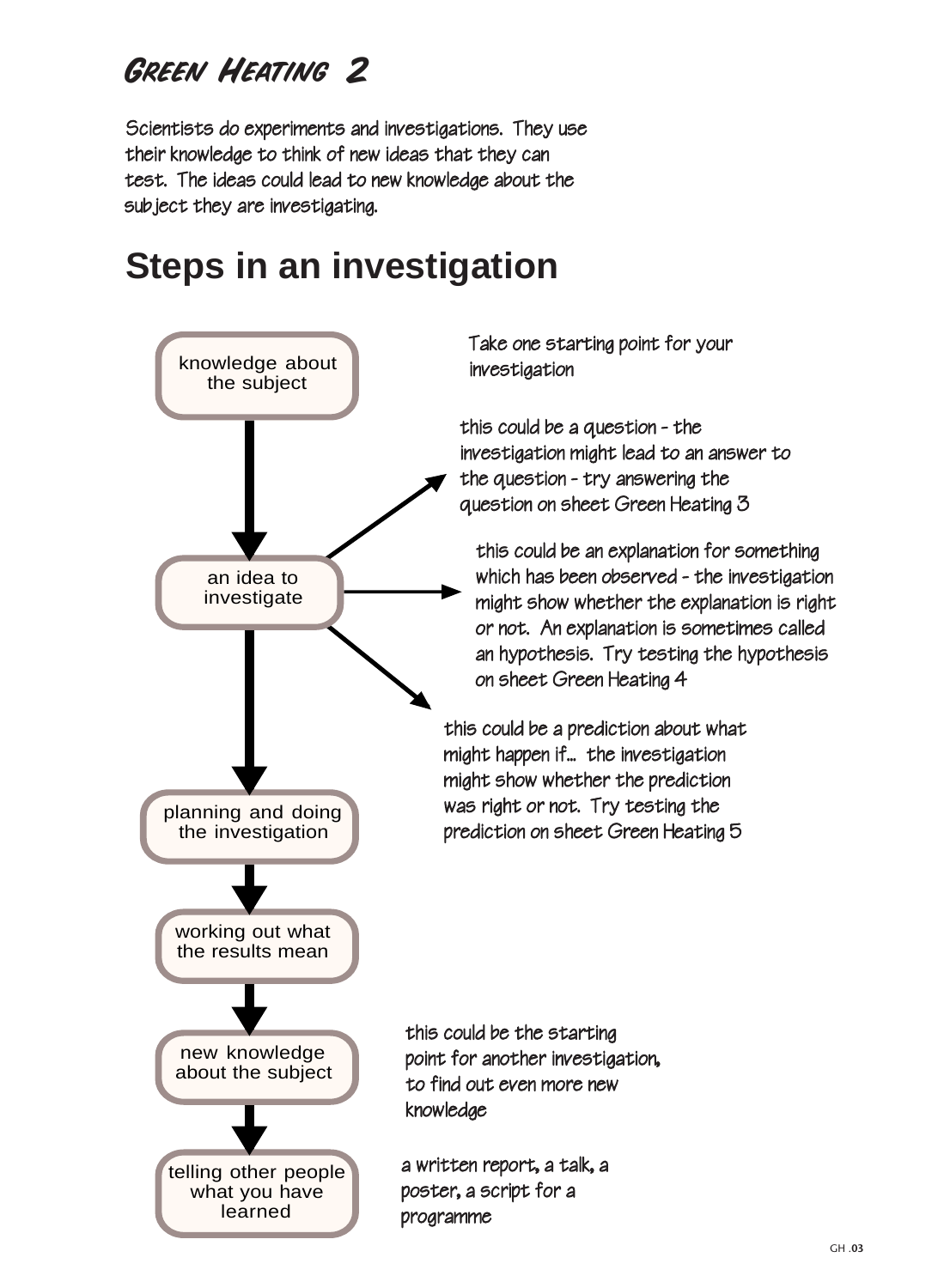## GREEN HEATING 3 ASKING QUESTIONS

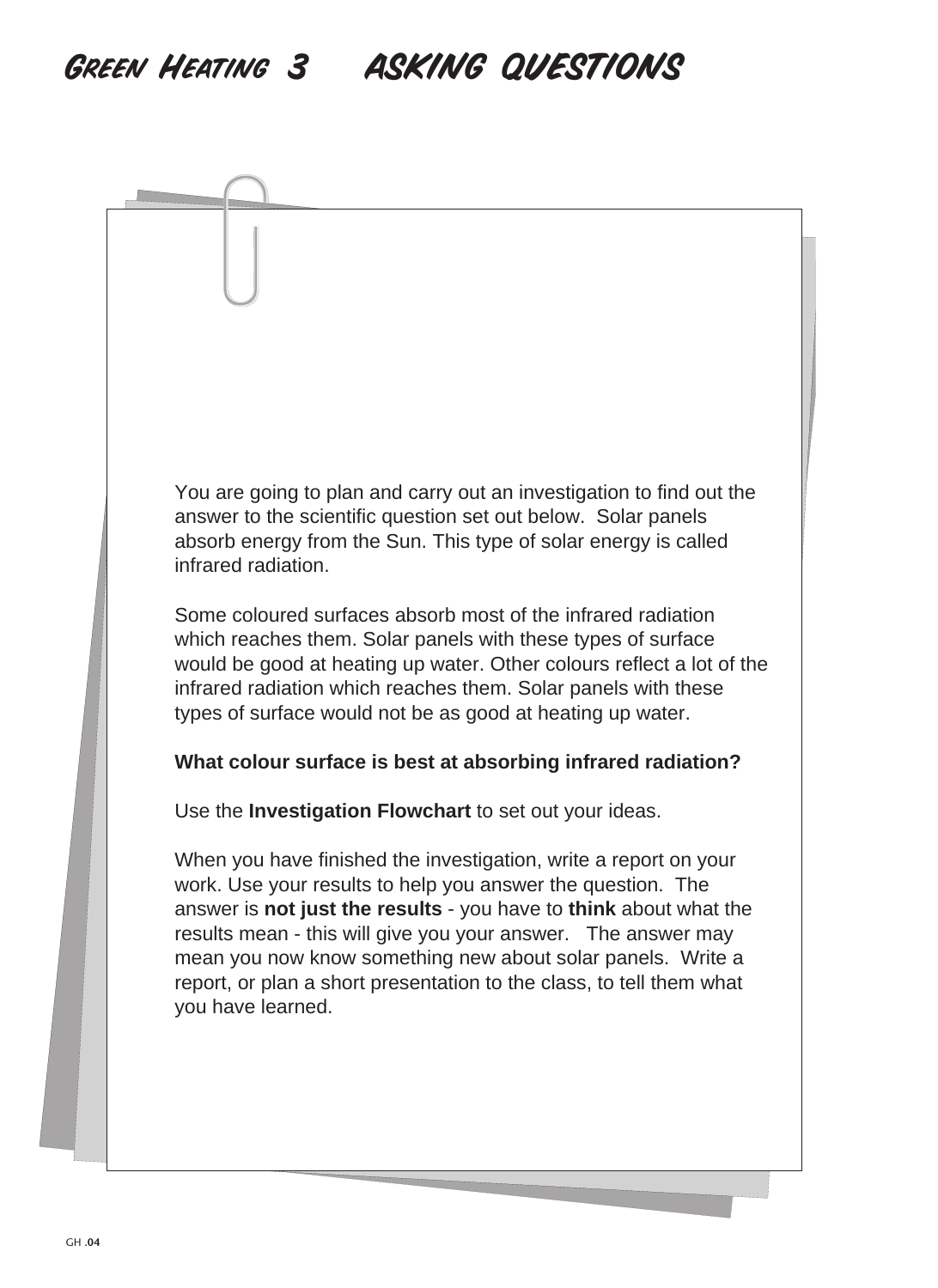